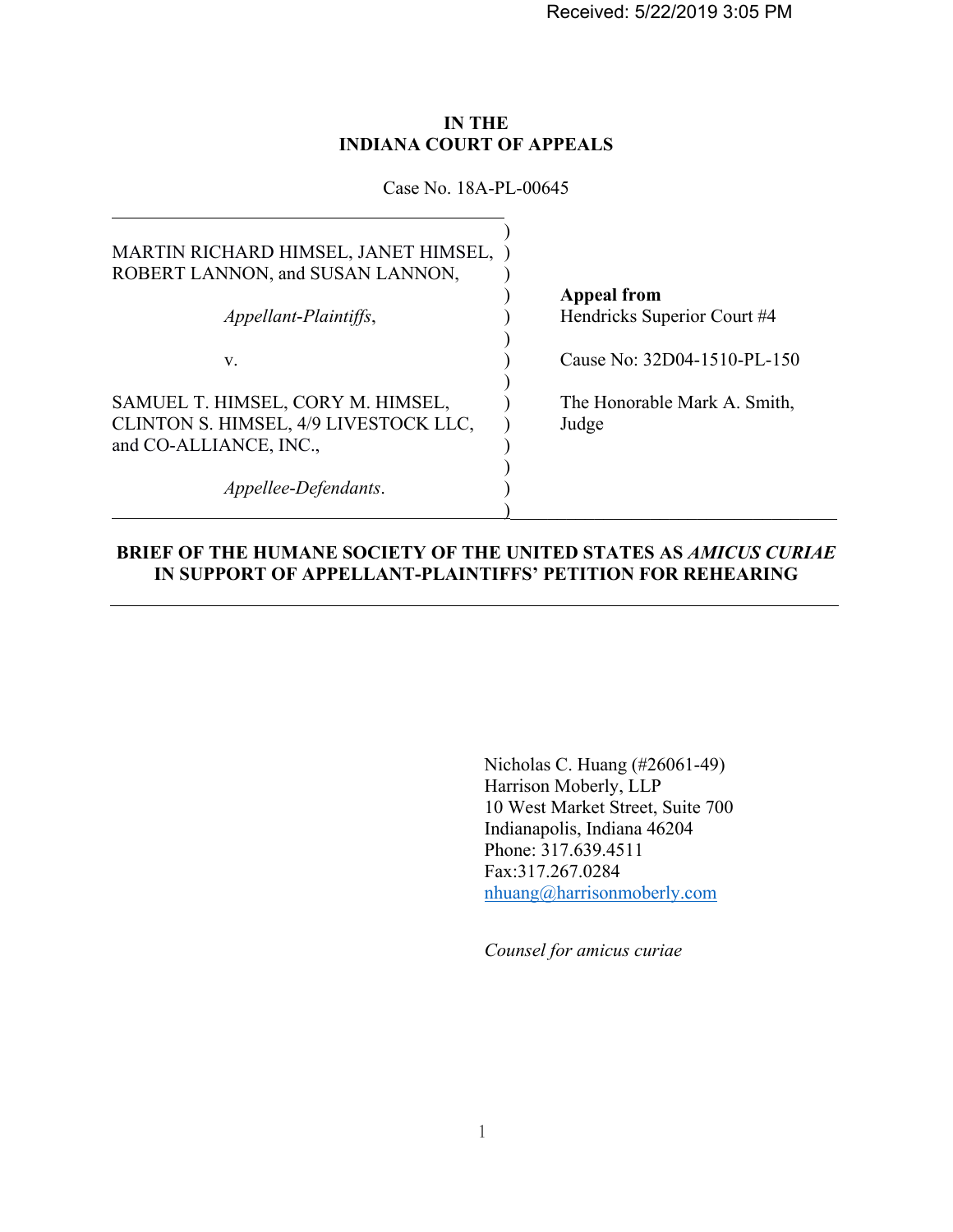# **TABLE OF CONTENTS**

| II. |                                                                                       |  |
|-----|---------------------------------------------------------------------------------------|--|
|     |                                                                                       |  |
|     |                                                                                       |  |
|     | B. The Court Wrongfully Concluded That There Is No Evidence That Indicates Negligence |  |
|     | C. Denying Plaintiffs' Rights Against Trespass under the RTFA Creates a Taking 14     |  |
|     |                                                                                       |  |
|     |                                                                                       |  |
|     |                                                                                       |  |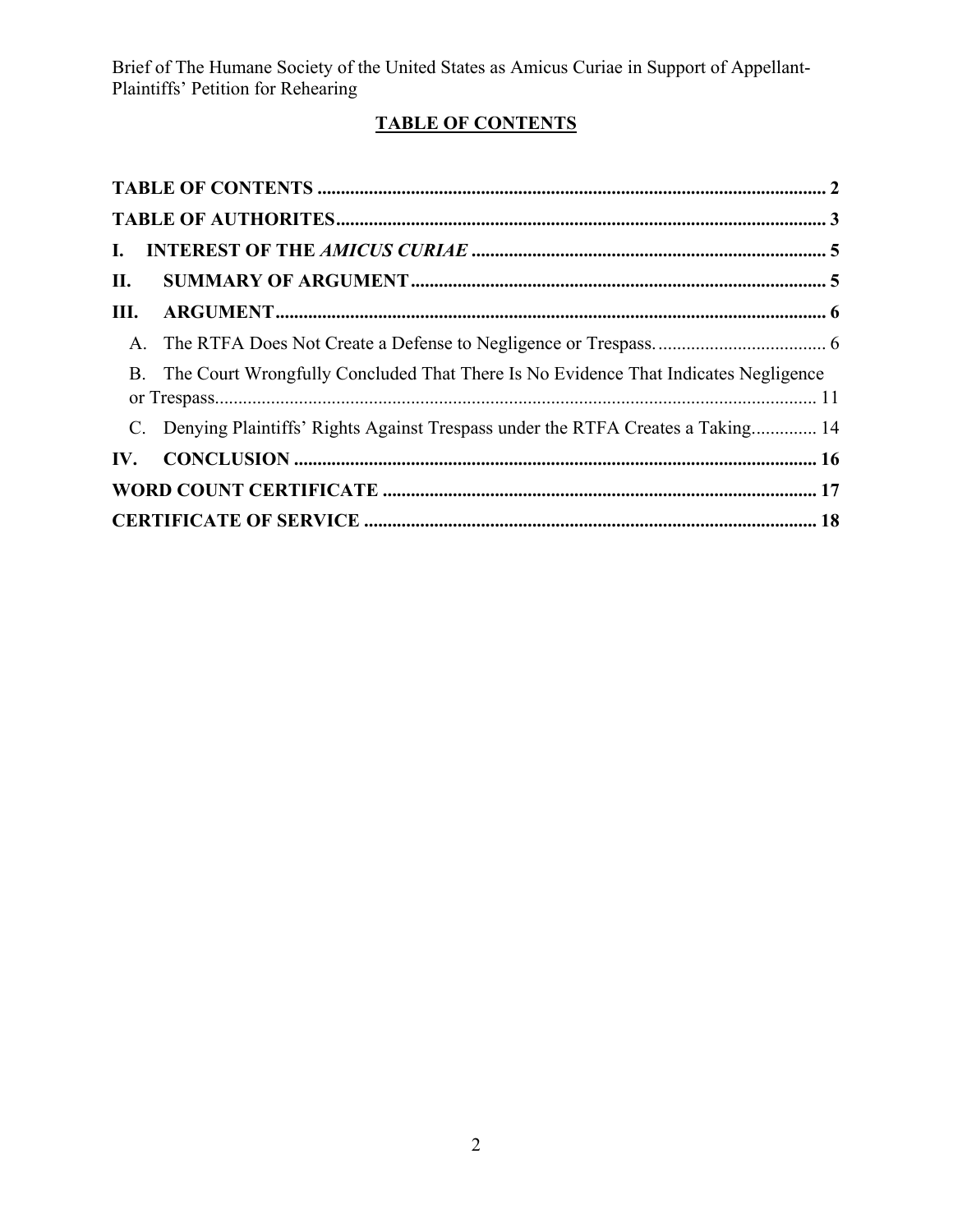# **TABLE OF AUTHORITES**

### **Cases**

| Aberdeen Apartments v. Cary Campbell Realty Alliance, Inc., 820 N.E.2d 158 (Ind. Ct. App.    |  |
|----------------------------------------------------------------------------------------------|--|
|                                                                                              |  |
|                                                                                              |  |
| Bormann v. Board of Sup'rs In and For Kossuth County, 584 N.W.2d 309 (Iowa 1998) 10          |  |
|                                                                                              |  |
|                                                                                              |  |
| Cooper Industries, LLC v. City of South Bend, 899 N.E.2d 1274 (Ind. 2009)  10                |  |
|                                                                                              |  |
| ESPN, Inc. v. University of Notre Dame Police Dept., 62 N.E.3d 1192 (Ind. 2016)  6, 9        |  |
| Esserman v. Indiana Department of Environmental Management, 84 N.E.3d 1185 (Ind. 2017)7      |  |
|                                                                                              |  |
|                                                                                              |  |
| KB Home Indiana Inc. v. Rockville TBD Corp., 928 N.E.2d 297 (Ind. Ct. App. 2010) 10          |  |
|                                                                                              |  |
|                                                                                              |  |
| Loretto v. Teleprompter Manhattan CATV Corp., 458 U.S. 419 (1982) 15, 16                     |  |
|                                                                                              |  |
|                                                                                              |  |
|                                                                                              |  |
| Pitcairn v. Whiteside, 34 N.R.2d 943 (Ind. Ct. App. 1941), trans. denied  12                 |  |
|                                                                                              |  |
|                                                                                              |  |
|                                                                                              |  |
|                                                                                              |  |
|                                                                                              |  |
| Stop the Beach Renourishment, Inc. v. Florida Dept. of Env'l Protection, 560 U.S. 702 (2010) |  |
|                                                                                              |  |
| TDM Farms, Inc. of North Carolina v. Wilhoite Family Farm, LLC, 969 N.E.2d 97 (Ind. Ct.      |  |
|                                                                                              |  |
|                                                                                              |  |
|                                                                                              |  |
|                                                                                              |  |
|                                                                                              |  |

## **Statutes**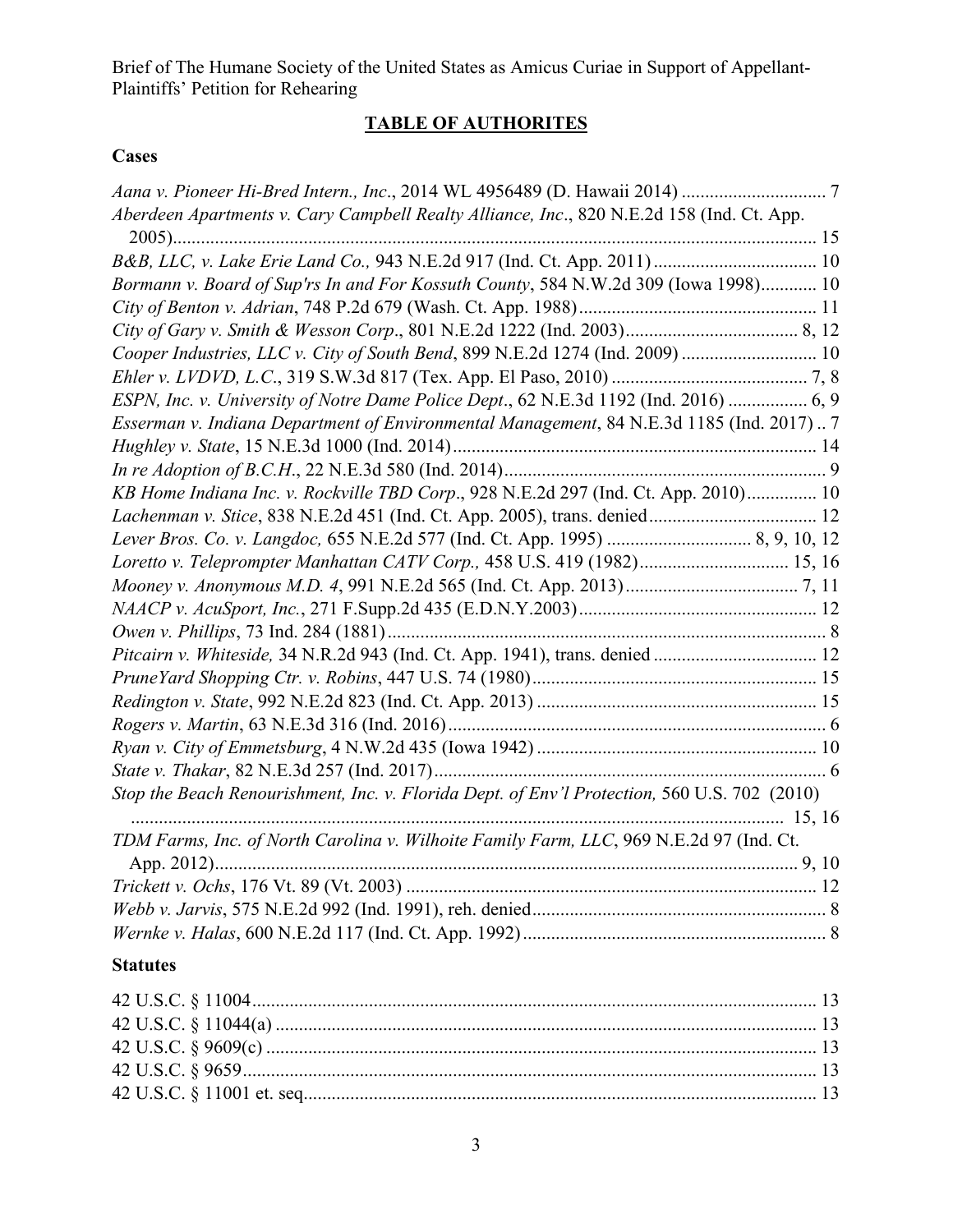# **Other Authorities**

| EPA, 1 Regulatory Impact Analysis of Reportable Quantity Adjustments Under Sections 102 and |  |
|---------------------------------------------------------------------------------------------|--|
| 103 of the Comprehensive Environmental Response, Compensation, and Liability Act, at 34     |  |
|                                                                                             |  |
| In re Cascades Plastics, Inc., Doc. No. EPCRA 07-2009-0002, 2009 WL 2943875, 2 (EPA ALJ     |  |
|                                                                                             |  |

# **Regulations**

| <b>Constitutional Provisions</b> |  |
|----------------------------------|--|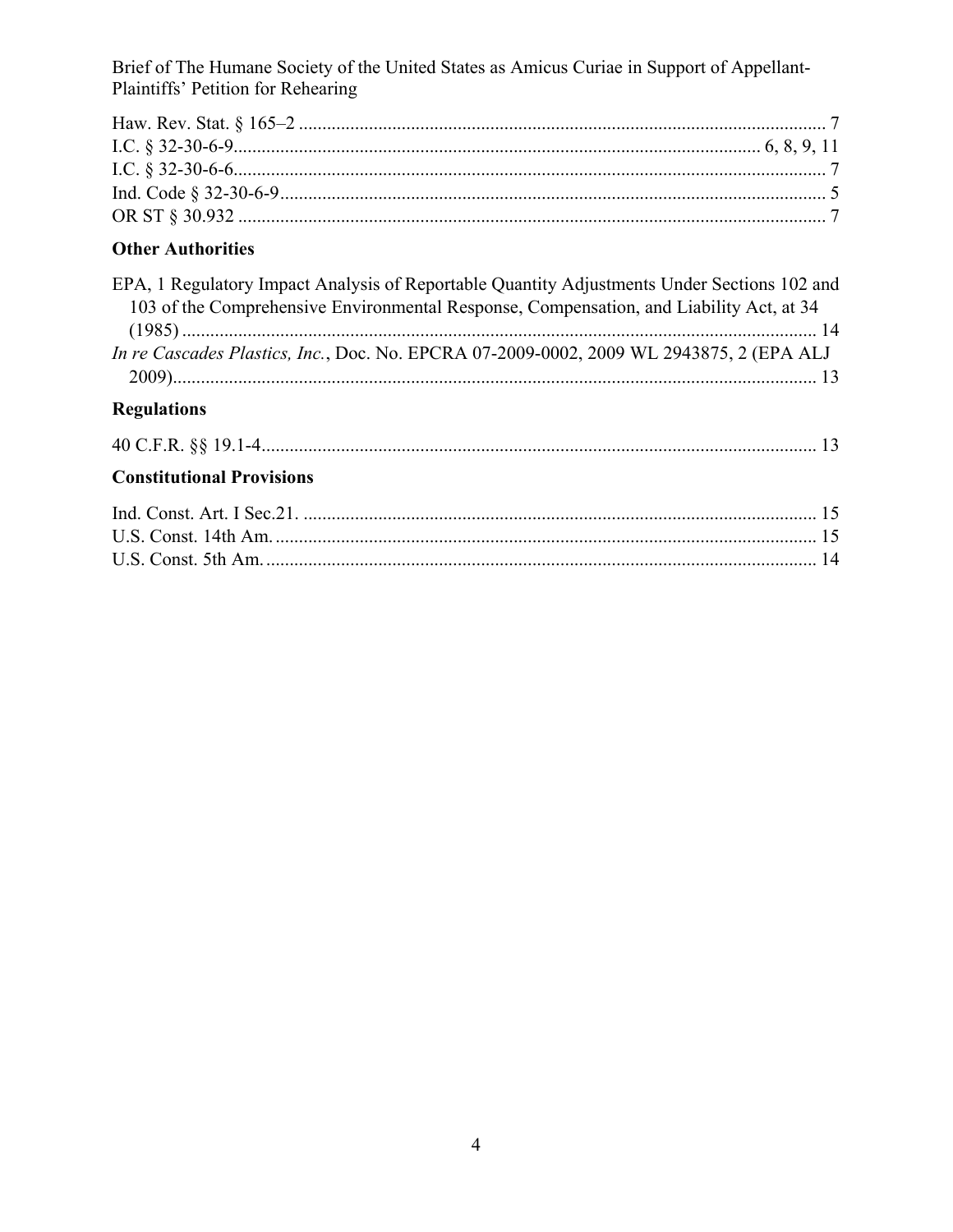### **I. INTEREST OF THE** *AMICUS CURIAE*

The Humane Society of the United States ("HSUS"), a non-profit organization based in Washington, D.C., is the nation's largest animal protection organization. The HSUS is committed to protecting and enhancing the lives of all animals, and to fostering the humane treatment of farm animals, including those held in intense confinement at concentrated animal feeding operations ("CAFOs"). The HSUS endeavors to protect farm animals through litigation, investigation, legislation, advocacy, and education, which it does on the federal and state level, including in Indiana. The HSUS works with small farmers and communities to improve farm animal management in order to promote animal welfare and public safety. Measures, such as Indiana's Right To Farm Act, as interpreted by this Court, impede these efforts.

### **II. SUMMARY OF ARGUMENT**

The Court erred in dismissing *all* of Plaintiffs' tort claims. Plaintiffs sought relief on several counts, including nuisance, negligence, and trespass. The Court misconstrued Indiana's Right To Farm Act ("RTFA," Ind. Code § 32-30-6-9) well beyond its plain terms and intended scope. The Court found that the law provided a statutory affirmative defense to each of these torts, absent any support for that conclusion in the law's unambiguous text. The Court also erred by deeming Plaintiffs' well-pled trespass and negligence claims as simply "artful pleading" that "repackaged" their nuisance claim as negligence and trespass claims. Or. ¶¶ 28, 45. Further, the Court wrongfully disregarded material evidence that supported these claims. Plaintiffs submitted undisputed evidence that demonstrated statutory violations to support their theory of negligence and evidence of air testing that showed physical invasions on their land in support of their trespass claim. In finding that the RTFA overrides Plaintiffs' trespass claim and by ignoring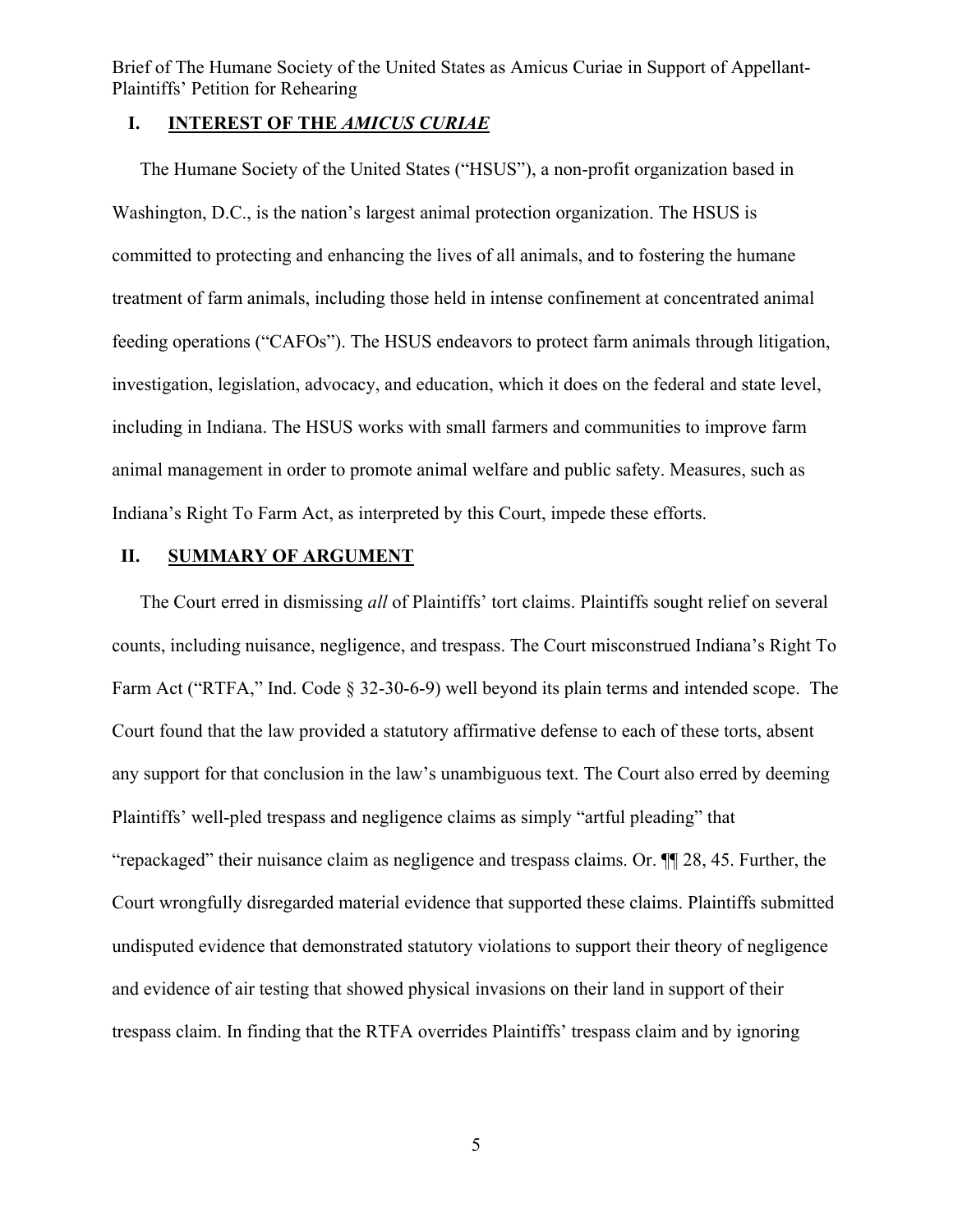Brief of The Humane Society of the United States as Amicus Curiae in Support of Appellant-Plaintiffs' Petition for Rehearing evidence that Defendants' farm is causing a physical invasion on Plaintiffs' property, the Court has effected an unconstitutional taking for which Plaintiffs must be reasonably compensated.

#### **III. ARGUMENT**

#### **A. The RTFA Does Not Create a Defense to Negligence or Trespass.**

Indiana's legislature designed the RTFA to limit the liability of agricultural or industrial operations from nuisance actions if certain conditions are met. I.C. § 32-30-6-9. The law protects an agricultural or industrial operation from no other tort action. *Id*.; *see also ESPN, Inc. v. University of Notre Dame Police Dept*., 62 N.E.3d 1192, 1195 (Ind. 2016) (statutory interpretation involves being "mindful of both what it 'does say' and what it 'does not say.'"). The Court erred by construing a clear and unambiguous statute beyond its meaning and the legislature's intent.

"[C]anons of statutory construction . . . are only relevant once it is established that the statute in question is ambiguous." *State v. Thakar*, 82 N.E.3d 257, 260 (Ind. 2017) (citing *Rogers v. Martin*, 63 N.E.3d 316, 327 (Ind. 2016)). Here, the plain text of the RTFA contains no such ambiguity, as the Court acknowledges, and clearly encompasses the legislature's "intent to protect the rights of farmers by limiting the circumstances under which farmers are subject to nuisance actions." Or.  $\P$  44. The Court's statutory construction analysis should have ended there. *See Thakar*, 82 N.E.3d at 260 (quoting *Rogers v. Martin*, 63 N.E.3d at 327) ("'We thus begin and end—our analysis' with that plain text."). The Court, however, turned these canons upside down when it determined that the RTFA is clear and unambiguous but then proceeded to read in language to the statute that the Court recognized is unambiguously clear as written. Or.  $\P$  27-28, 44. The Court has no authority to fill in non-existent gaps in clear statutory text.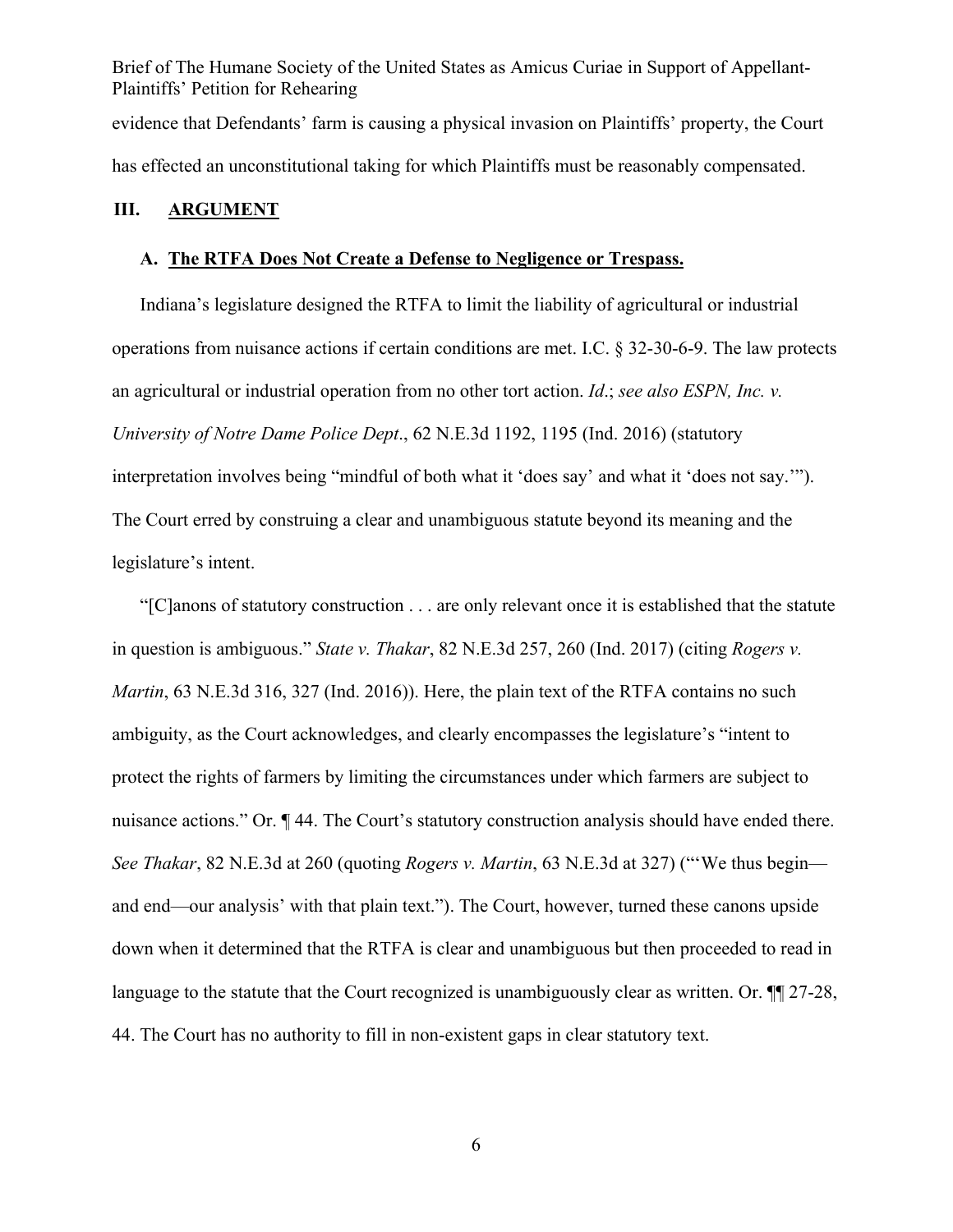Courts should not read into the plain terms of a statute that clearly only creates an affirmative defense to one cause of action (nuisance) a meaning that abrogates other rights. *Mooney v. Anonymous M.D. 4*, 991 N.E.2d 565, 580 (Ind. Ct. App. 2013) ("Statutory procedures [that] are in derogation of common law . . . are to be strictly construed against limiting a claimant's right to bring suit."). Instead, statutes that limit applications of the common law must be strictly construed. *Esserman v. Indiana Department of Environmental Management*, 84 N.E.3d 1185, 1191 (Ind. 2017). Indeed, "when the legislature enacts a statute in derogation of common law, we presume that the legislature is aware of the common law, and does not intend to make any change beyond what is declared in express terms or by unmistakable implication." *Mooney*, 991 N.E.2d at 580 (Ind. App. 2013).

If the legislature intended the RTFA to restrict other tort claims it would have stated as such, as other state legislatures have done. *See, e.g*., *Aana v. Pioneer Hi-Bred Intern., Inc*., 2014 WL 4956489, 2 (D. Hawaii 2014); Haw. Rev. Stat. § 165–2 ("'Nuisance' as used in this chapter, includes all claims that meet the requirements of this definition regardless of whether a complainant designates such claims as brought in nuisance, negligence, trespass, or any other area of law or equity."); OR ST § 30.932 (Oregon's RTFA defining "'nuisance' or 'trespass'"); *compare with* I.C. § 32-30-6-6 (defining "Nuisance" as "[w] hatever is: (1) injurious to health; (2) indecent; (3) offensive to the senses; or (4) an obstruction to the free use of property; so as essentially to interfere with the comfortable enjoyment of life or property.").

The Court erred in relying on a readily distinguishable Texas court opinion interpreting Texas's RTFA under Texas' nuisance jurisprudence. Or. ¶ 28. First, Texas' RTFA does not define nuisance. *Ehler v. LVDVD, L.C*., 319 S.W.3d 817, 822 (Tex. App. El Paso, 2010) (noting the Texas "Right to Farm Act does not define 'nuisance action.'"). Second, "Texas courts have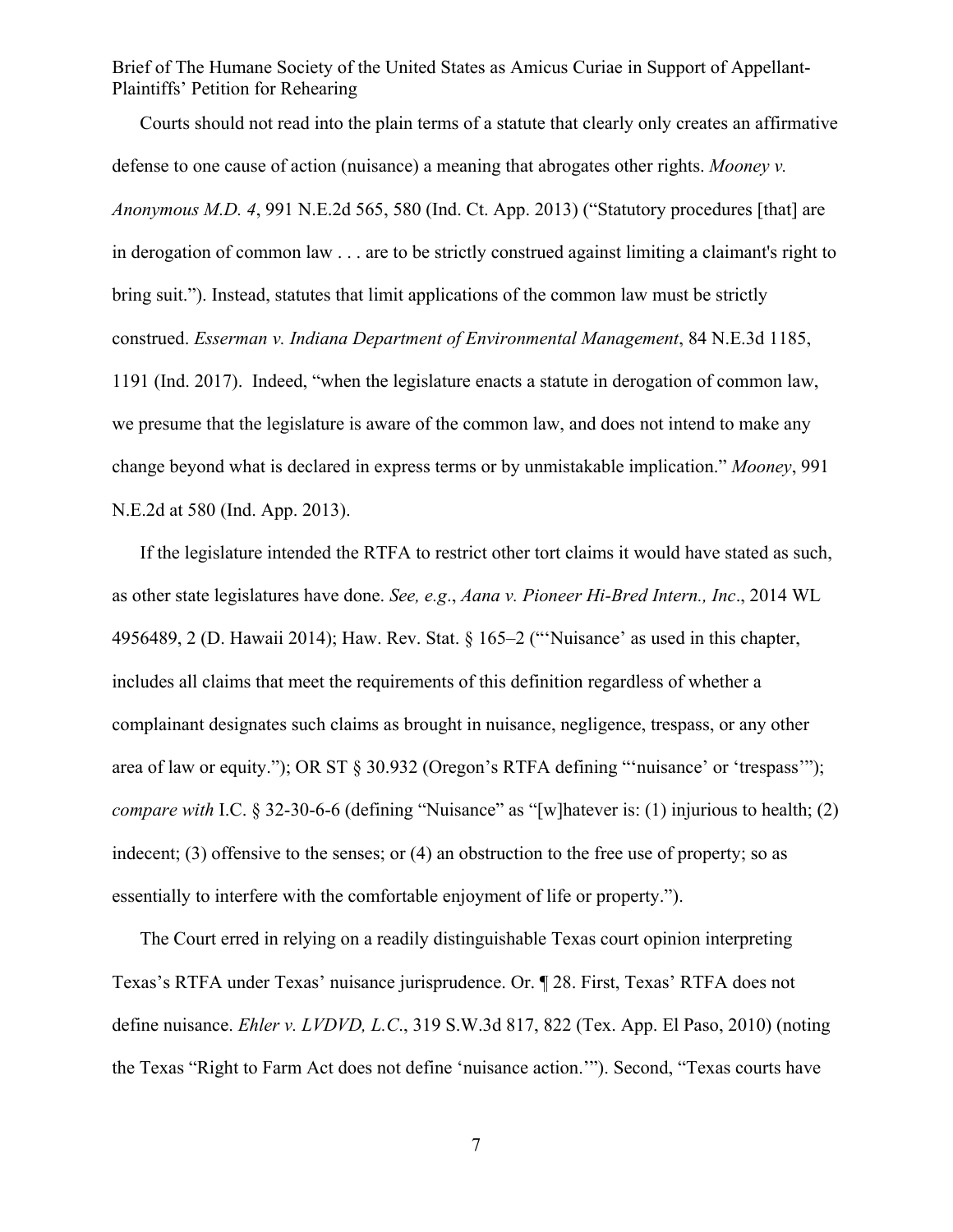Brief of The Humane Society of the United States as Amicus Curiae in Support of Appellant-Plaintiffs' Petition for Rehearing continued to broadly define the term." *Id*. at 823. Based on Texas caselaw's broad interpretation of "nuisance," the Texas court "conclude[d] that a trespass action is included in the [statutorily undefined] phrase 'nuisance action.'" *Id*.

Indiana's RTFA does define nuisance, and its definition aligns with Indiana's common law definition of nuisance, and nuisance only. Under Indiana law, "a nuisance is an activity that generates injury or inconvenience to others that is both sufficiently grave and sufficiently foreseeable that it renders it unreasonable to proceed at least without compensation to those that are harmed." *City of Gary v. Smith & Wesson Corp*., 801 N.E.2d 1222, 1231 (Ind. 2003) (citing *Owen v. Phillips*, 73 Ind. 284 (1881)). "The essence of a private nuisance is the use of property to the detriment of the use and enjoyment of another's property." *Lever Bros. Co. v. Langdoc,* 655 N.E.2d 577, 584 n.3 (Ind. Ct. App. 1995) (citing *Wernke v. Halas*, 600 N.E.2d 117, 120 (Ind. Ct. App. 1992)).

Negligence fundamentally differs from nuisance, something the Court was required to assume the legislature understood when it used both terms in the RTFA. "To recover on a theory of negligence, a plaintiff must establish three elements: (1) a duty on the part of the defendant to conform his conduct to a standard of care arising from his relationship with the plaintiff;  $(2)$  a failure of the defendant to conform his conduct to the requisite standard of care required by the relationship; and (3) an injury to the plaintiff proximately caused by the breach." *Lever Bros.,*  655 N.E.2d at 580 (citing *Webb v. Jarvis*, 575 N.E.2d 992, 995 (Ind. 1991), reh. denied). Moreover, the RTFA distinguishes the two torts by carving out an exception to those farms that create a *nuisance* by operating *negligently*. I.C. § 32-30-6-9(a). Negligent actions are therefore distinct from nuisance causing acts. The RTFA's "negligent operation" exemption thereby underscores the legislature's intent to limit the RTFA to nuisance actions only, and not impede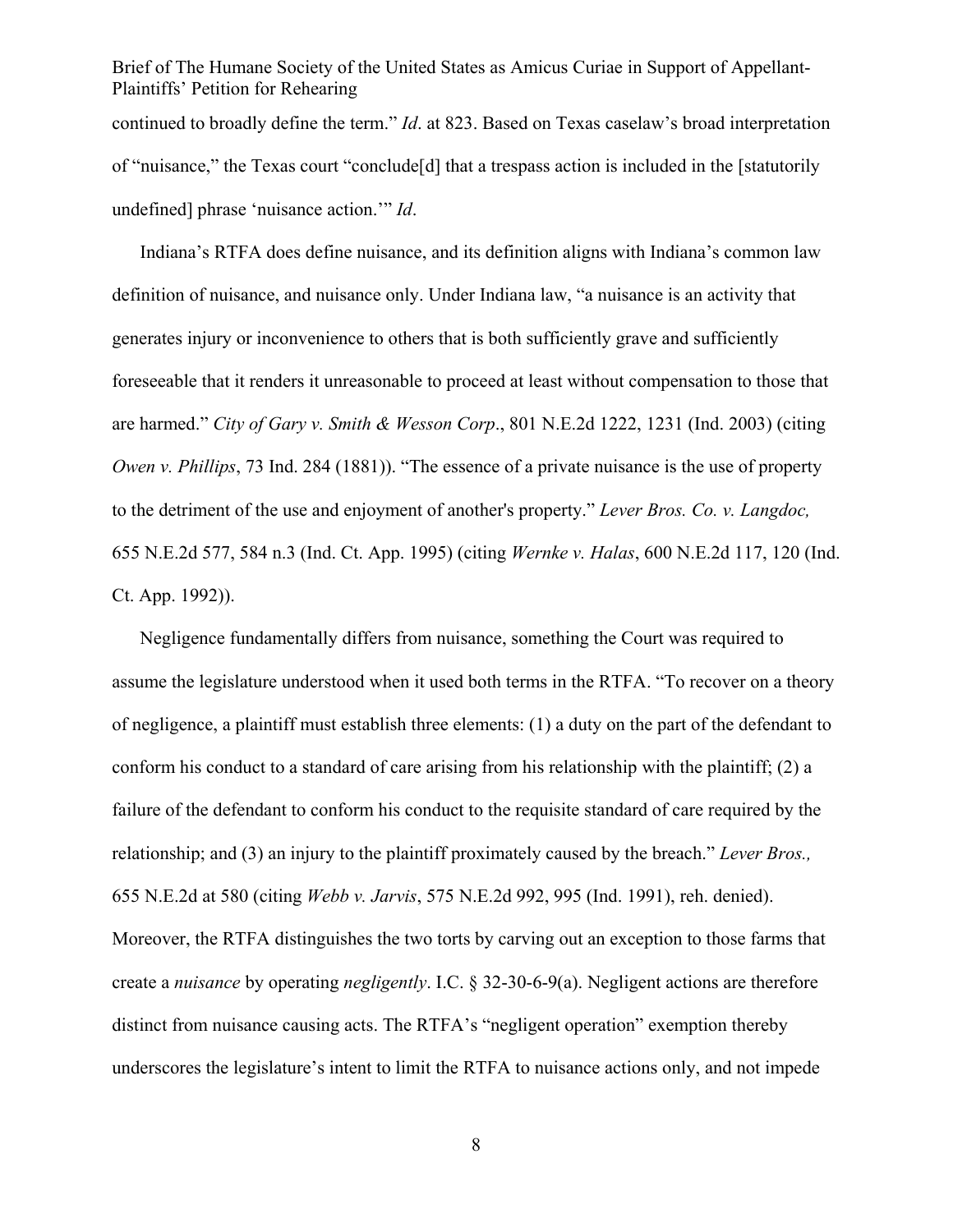any other causes of action like negligence. Indeed, when the legislature uses two different terms in the same act it intends for those words to mean two different things. *In re Adoption of B.C.H*., 22 N.E.3d 580, 585 (Ind. 2014) ("We presume the legislature deliberately used a different term because it intended to communicate a different meaning.").

The Court's reading of the statute makes the RTFA's "negligent operation" exemption meaningless. Under the Court's ruling, the word "nuisance" is read to subsume negligence (as well as trespass). Or. ¶¶ 27-8. Applying the Court's approach results in re-writing the RTFA's negligence exceptive as follows:

> (a) This section does not apply if [negligence,] nuisance[, or trespass] results from the negligent[, noisome, or trespassory] operation of an agricultural … operation….

I.C. § 32-30-6-9. This reading renders the exemption illogically circular, creating an exception to the RTFA defense if "negligence" results from the farm's "negligent operation." Accepting this Court's re-write requires improperly assuming that the legislature intended to exempt farms from a defense to negligence when the farm is operating negligently—i.e., when the negligence is caused by negligence. *ESPN,* 62 N.E.3d at 1196 (A court does "not presume that the Legislature intended language used in a statute to be applied illogically or to bring about an unjust or absurd result.") (internal quotations omitted).

Trespass also differs from nuisance. "In Indiana, trespass is defined as an unlawful interference with one's person, property, or rights. . . . Any unauthorized intrusion or invasion of private premises or land of another." *TDM Farms, Inc. of North Carolina v. Wilhoite Family Farm, LLC*, 969 N.E.2d 97, 109 (Ind. Ct. App. 2012) (internal quotes emitted). "An action for trespass requires the plaintiff to prove that he was in possession of the land and that the defendant entered the land without right." *Lever Bros.*, 655 N.E.2d at 581–82.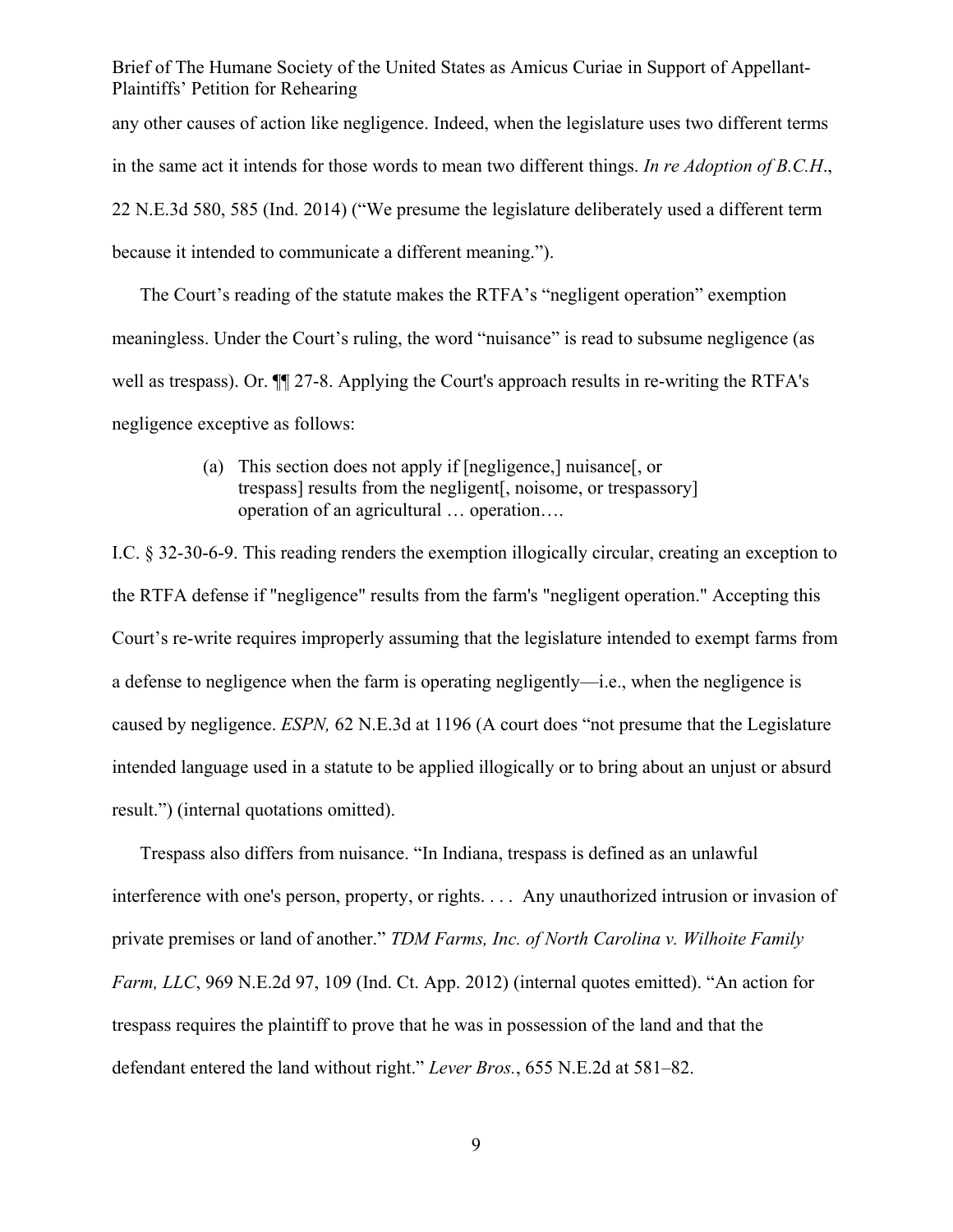> As distinguished from trespass, which is an actionable invasion of interests in the exclusive possession of land, a private nuisance is an actionable invasion of interests in the use and enjoyment of land. Trespass comprehends an actual physical invasion by tangible matter. An invasion which constitutes a nuisance is usually by intangible substances . . ..

*Bormann v. Board of Sup'rs In and For Kossuth County*, 584 N.W.2d 309, 315 (Iowa 1998)

(quoting *Ryan v. City of Emmetsburg*, 4 N.W.2d 435, 439 (Iowa 1942)). Thus, nuisance and trespass are distinct causes of action, often brought at the same time when—as here—a physical invasion interferes with the property rights of both exclusive possession (trespass) and use and enjoyment (nuisance). *See, e.g., B&B, LLC, v. Lake Erie Land Co.,* 943 N.E.2d 917 (Ind. Ct. App. 2011); *Lever Bros.,* 655 N.E.2d at 581*; TDM Farms,* 969 N.E.2d at 109.

While certain elements, such as having a right or land possession, and factual allegations, such as there being an interference, may overlap, the causes of action are not based on identical facts or elements. Nuisance, negligence, and trespass are separate and distinct claims that are available to Plaintiffs. Indeed, Indiana courts have grappled with these separate claims that are often brought together in a legal action. This Court, for instance, examined them in a case asserting claims of negligence, nuisance, and trespass arising from disposal of chemical contaminants into soil. *KB Home Indiana Inc. v. Rockville TBD Corp*., 928 N.E.2d 297, 299 (Ind. Ct. App. 2010). The court did not consider the claims duplicative or an attempt at clever pleading but examined them separately to determine if they failed or survived on their own merit. *Id.* at 302-09. Similarly, the Indiana Supreme Court examined a case pleading common law claims of negligence, trespass, nuisance, and a statutory claim in connection with a manufacturing operation. *Cooper Industries, LLC v. City of South Bend*, 899 N.E.2d 1274, 1277-78 (Ind. 2009). In another Indiana Court of Appeals case, a plant operation was found "liable for negligence, negligent trespass, and nuisance." *Lever Bros*, 655 N.E.2d at 580.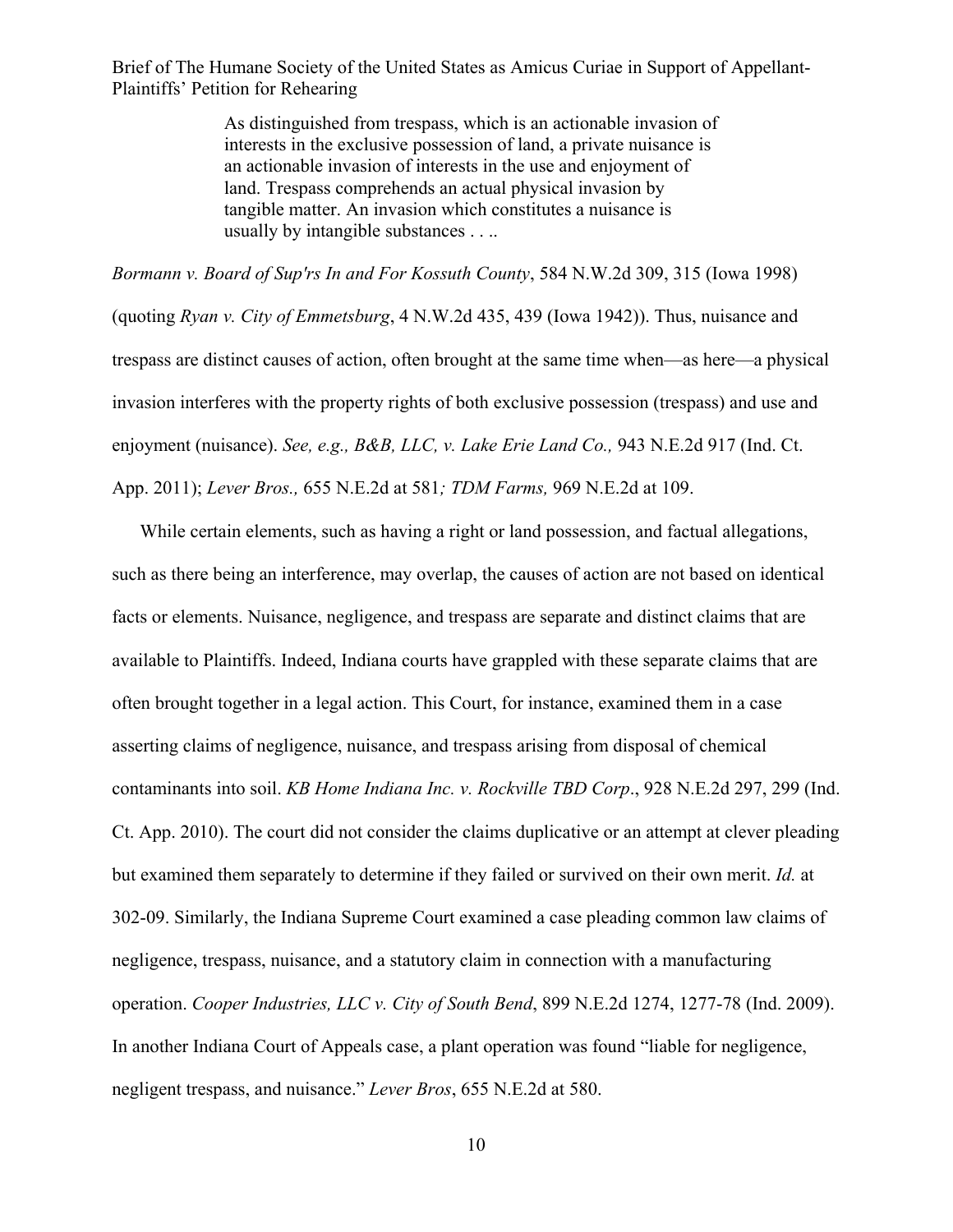These cases demonstrate how the common law claims of trespass, nuisance, and negligence are distinct claims and have been so since their common law origins. The Indiana legislature would have clearly limited liability for each separate tort if it had intended to restrict the application of these claims against agricultural operations. *Mooney*, 991 N.E.2d at 580 ("when the legislature enacts a statute in derogation of common law, we presume that the legislature is aware of the common law, and does not intend to make any change beyond what is declared in express terms or by unmistakable implication.") (emphasis added). The legislature, however, did not. It merely restricted the ability to sustain a nuisance action against certain businesses when those business are not operating negligently or would have otherwise been a nuisance. I.C. § 32- 30-6-9. An agricultural operation, barring exemption, may be protected from nuisance complaints under the RTFA, but that operation does not also have *carte blanche* to engage in trespass or negligence. The RTFA, if applicable, does not interfere with Plaintiffs' ability to maintain suit against a farm under any theory other than nuisance. *See, e.g., City of Benton v. Adrian*, 748 P.2d 679, 685 (Wash. Ct. App. 1988) (permitting a claim of trespass as an alternative to a nuisance claim).

### **B. The Court Wrongfully Concluded That There Is No Evidence That Indicates Negligence or Trespass.**

The Court erred in determining that "[t]he designated evidence provides no indication that the CAFO has been negligently operated," and that despite evidence of "physical, space-filling invasion into their homes" the RTFA precludes trespass. Or. ¶¶ 27, 28. In doing so, the Court ignored undisputed evidence submitted by Plaintiffs and misinterpreted evidence submitted by Defendants.

The Court mistakenly gave significant weight to Defendants' evidence of having permits in support of their argument that these permits inoculated them from tort liability. *See, e.g*., Or. ¶¶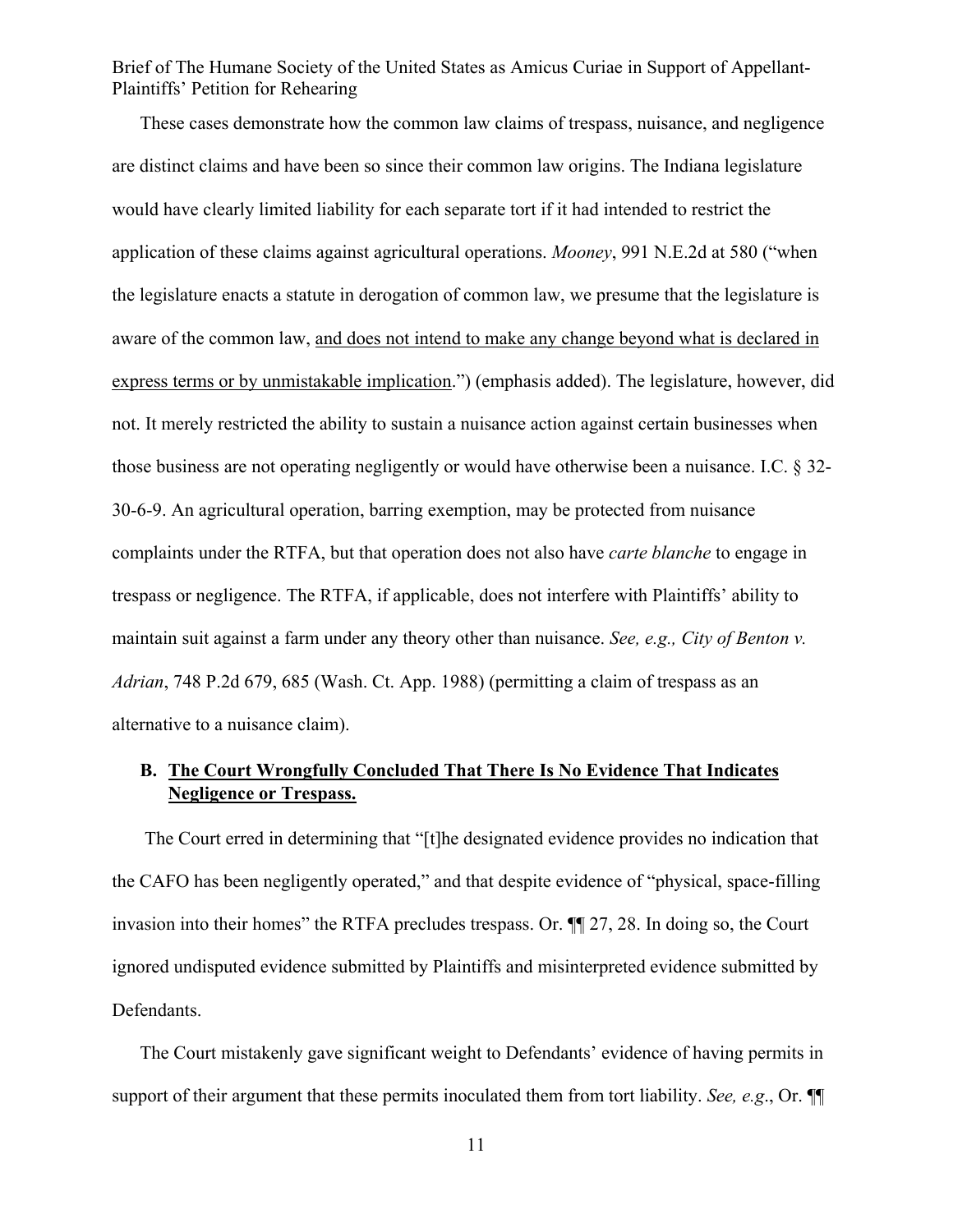7, 26. The Court determined that being permitted and not being found in violation of those permits indicates that the CAFO was not negligently operated. Or. ¶¶ 8, 27. But, this has no more merit than an argument that holding a valid driver's license somehow shields a reckless driver from a wrongful death suit. Indeed, "an activity can be lawful and still be conducted in an unreasonable manner so as to constitute a nuisance." *City of Gary*, 801 N.E.2d at 1234*; NAACP v. AcuSport, Inc.*, 271 F.Supp.2d 435, 482 (E.D.N.Y.2003) (pointing out, "[t]he fact that conduct is otherwise lawful is no defense...."); *see also Lever Bros.*, 655 N.E.2d at 581 (quoting *Pitcairn v. Whiteside,* 34 N.R.2d 943, 946 (Ind. Ct. App. 1941), trans. denied) ("One may not always conduct a lawful business on his own premises as he pleases").

However, permit and other regulatory requirements can prove useful in other ways. For instance, a jury may infer negligence from statutory and regulatory violations, even when those violations are not a proximate cause of the plaintiff's injury. *See, e.g., Lachenman v. Stice*, 838 N.E.2d 451, 463 (Ind. Ct. App. 2005), trans. denied (finding that even as to homeowner association guidelines, "evidence regarding *any violation* of the guidelines could be submitted to the trier of fact" to show negligence) (emphasis added); *see also Lever Bros.*, 655 N.E.2d at 580 ("The unexcused or unjustified violation of a duty proscribed by a statute or ordinance constitutes negligence per se if the statute is intended to protect the class of persons in which the plaintiff is included and to protect against the risk of type of harm which occurred as a result of its violation."). Accordingly, a zoning violation may be the basis for a claim of nuisance *per se*, but it does not follow that if a farm complies with zoning, it is not a nuisance, operating negligently or causing trespassing. *See Trickett v. Ochs*, 176 Vt. 89, 95 (Vt. 2003) ("Compliance with the zoning ordinance may be a factor in determining whether defendants' conduct was a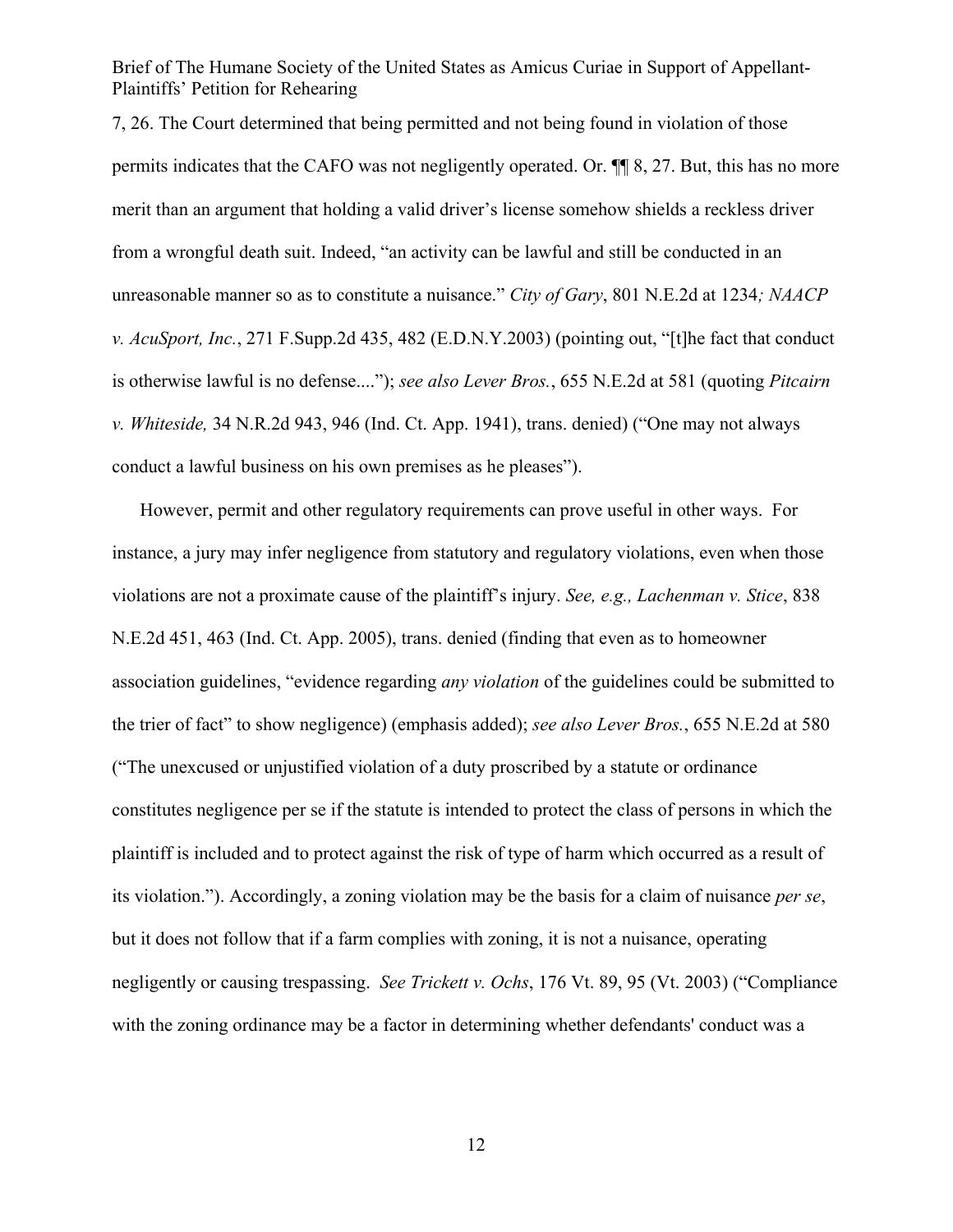Brief of The Humane Society of the United States as Amicus Curiae in Support of Appellant-Plaintiffs' Petition for Rehearing nuisance, but it is not determinative."). Yet, the Court failed to consider evidence of negligence, such as where Defendant exceeded statutory and regulatory requirements. *See, e.g*., Or. ¶ 27.

Such evidence includes Defendants' failure to report under the Emergency Planning and Community Right-to-Know Act, 42 U.S.C. § 11001 et. seq. ("EPCRA"). At relevant times, the CAFO was subject to the reporting requirements of the EPCRA, which mandates that facilities that release more than a threshold quantity of an "extremely hazardous substance" report that release to local emergency response agencies, and those reports must be made available to the public. 42 U.S.C. §§ 11004, 11044(a). In 2009, the National Pork Producers Council ("NPPC") sent out notice to its members, including Defendants, to report under EPRCA. App. III:004-5, VIII 199-200. Defendants failed to report their emissions as required by EPCRA. App. III:143.

EPCRA is a prophylactic and informational statute which aims to make information regarding release of toxic and hazardous substances available to local and state federal agencies that exist to protect and promote public and environmental health. *In re Cascades Plastics, Inc.*, Doc. No. EPCRA 07-2009-0002, 2009 WL 2943875, 2 (EPA ALJ 2009) ("The purpose of EPCRA is to help local communities protect public health, safety, and the environment from chemical hazards"). EPCRA violations can not only result in massive civil liability (fines of up to \$37,500 per day), they can also result in criminal convictions and prison sentences. 42 U.S.C. §§ 9609(c), 9659; 40 C.F.R. §§ 19.1-4. Thus, undisputed evidence of emission releases in amounts that violate EPCRA is patently material evidence. It establishes that when it comes to practices involving their emissions of hazardous substances Defendants were not acting reasonably because they were not even operating lawfully.

Defendants' practice of ignoring its duty to comply with EPCRA made it likely to increase emissions. This is because, according to the U.S. EPA, requiring reporting serves as a check on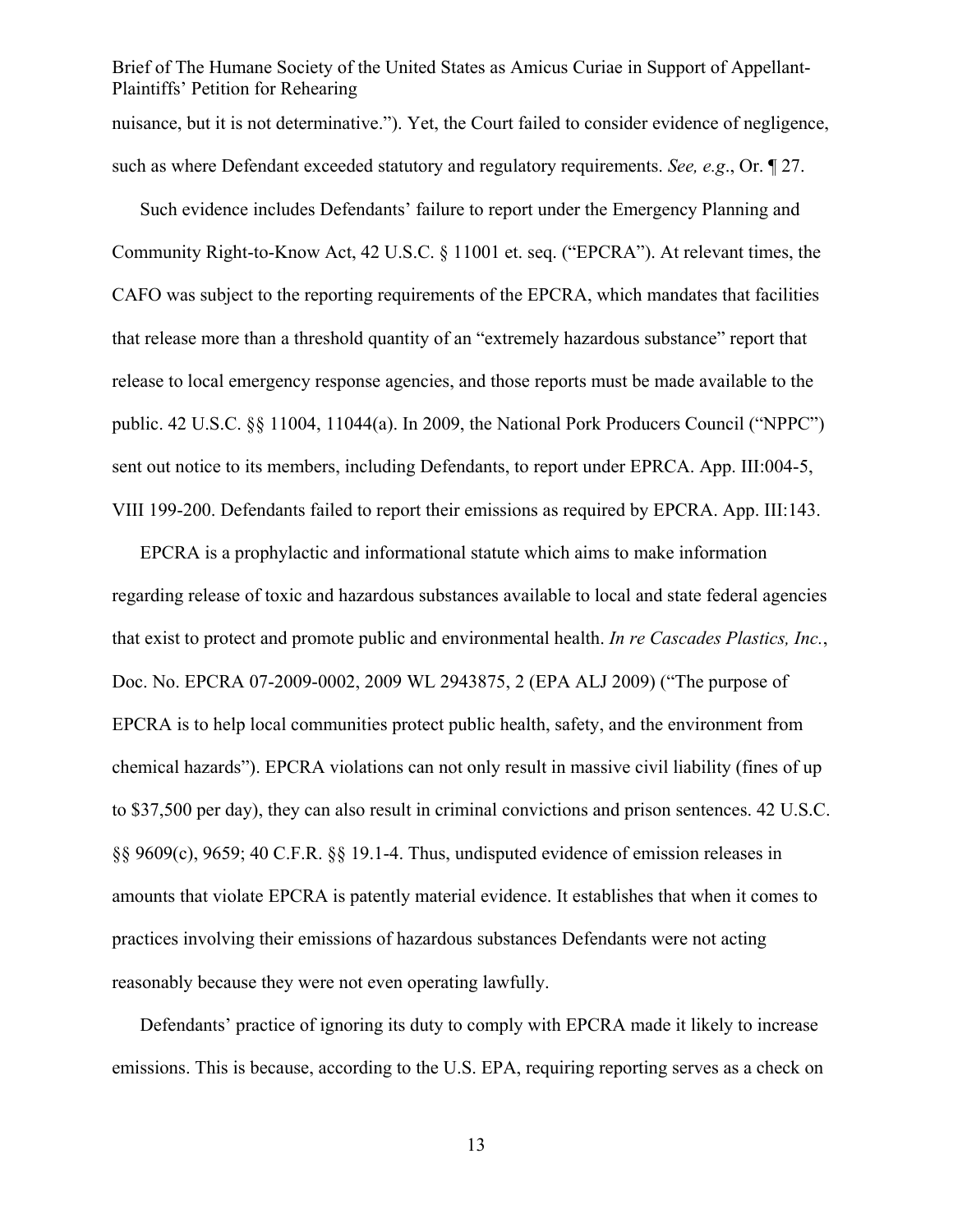hazardous emissions, increasing the likelihood that a facility will take voluntary steps to reduce its emissions below the reporting threshold or eliminate its emissions. EPA, 1 Regulatory Impact Analysis of Reportable Quantity Adjustments Under Sections 102 and 103 of the Comprehensive Environmental Response, Compensation, and Liability Act, at 34 (1985). Thus, evidence of years of noncompliance with EPCRA is material and highly relevant to Plaintiffs' negligence claims. Accordingly, the Court erred in granting summary judgment despite this undisputed material evidence supporting negligence. *See* Appellant's Br. at 38.

Additionally, the livestock industry developed best management practices ("BMPs") for controlling air emission impacts on neighbors that Defendants failed to follow. App. III:63, 79- 80. Air testing on Plaintiffs' properties showed unhealthy levels of ammonia and volatile fatty acids from the CAFO. App. VI:174-193. An expert Ph.D. in biochemistry confirmed that these emissions are physical, space-filling chemical compounds. App. VI:192-193. The air testing and expert testimony of Dr. Chernaik that the odorous chemical compounds are space-filling and causing Plaintiffs' harm is evidence of a physical invasion, and, at minimum, create genuine issues of material fact as to trespass. *Id*. Defendants' EPCRA violations and failure to follow industry BMPs are further evidence of defendants' negligence, as these omissions show Defendants failed to exercise reasonable care to avoid causing foreseeable injuries to Plaintiffs. Accordingly, the Court should not have granted summary judgment on Plaintiffs' negligence or trespass claims. *See Hughley v. State*, 15 N.E.3d 1000, 1003 (Ind. 2014) (stating when summary judgment is appropriate).

#### **C. Denying Plaintiffs' Rights Against Trespass under the RTFA Creates a Taking.**

The Fifth Amendment of the Constitution provides that private property may not be taken for public use without just compensation. U.S. Const. 5th Am. This prohibition applies to the States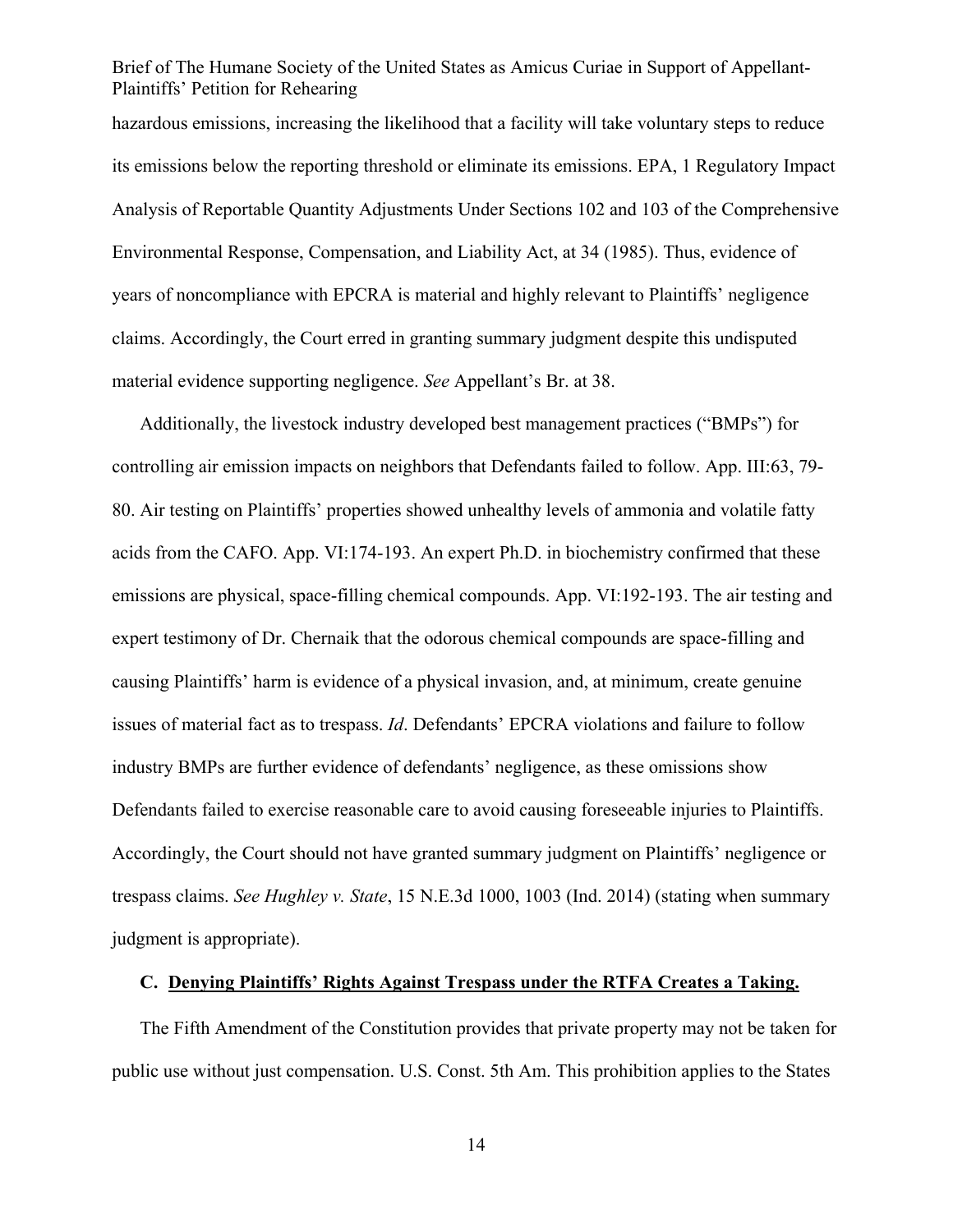Brief of The Humane Society of the United States as Amicus Curiae in Support of Appellant-Plaintiffs' Petition for Rehearing through the Fourteenth Amendment. U.S. Const. 14th Am. Similarly, Article 1, Section 21 of the Constitution of the State of Indiana provides that "[n]o person's property shall be taken by law, without just compensation." Ind. Const. Art. I Sec. 21. The federal and state Takings Clauses are "textually indistinguishable" and are construed identically. *Redington v. State*, 992 N.E.2d 823, 835 (Ind. Ct. App. 2013). A government-authorized trespass can be a taking. *Loretto v. Teleprompter Manhattan CATV Corp.,* 458 U.S. 419, 424 (1982).

In *Stop the Beach Renourishment, Inc. v. Florida Dept. of Env'l Protection*, a plurality of the U.S. Supreme Court concluded that the Takings Clause prohibits the judiciary from declaring that "what was once an established right of private property no longer exists" unless the property owner in question receives just compensation. 560 U.S. 702, 715 (2010) ("If a legislature *or a court* declares that what was once an established right of private property no longer exists, it has taken that property, no less than if the State had physically appropriated it or destroyed its value by regulation.") (emphasis in original). Plaintiffs have an established right of private property in that they have a right to protect their property against trespass. *Aberdeen Apartments v. Cary Campbell Realty Alliance, Inc*., 820 N.E.2d 158, 166 (Ind. Ct. App. 2005) (quoting *PruneYard Shopping Ctr. v. Robins*, 447 U.S. 74, 82 (1980)) ("The United States Supreme Court has stated that 'one of the essential sticks in the bundle of property rights is the right to exclude others.'"); *contra* Or. **[1** 36 ("Plaintiffs have no property interest in a particular cause of action or remedy").

Under the Court's decision, the RTFA operates to force Plaintiffs to tolerate trespass on their property, including the invasion of space-filling, odorous chemicals on their land. Dr. Chernaik submitted evidence that these chemical compounds are space-filling, *i.e*., trespassory. App. VI:192-193. Thus, by finding the RTFA precludes Plaintiffs from enforcing their right to be free from trespass, the Court has found that the RTFA strips Plaintiffs of a once established right of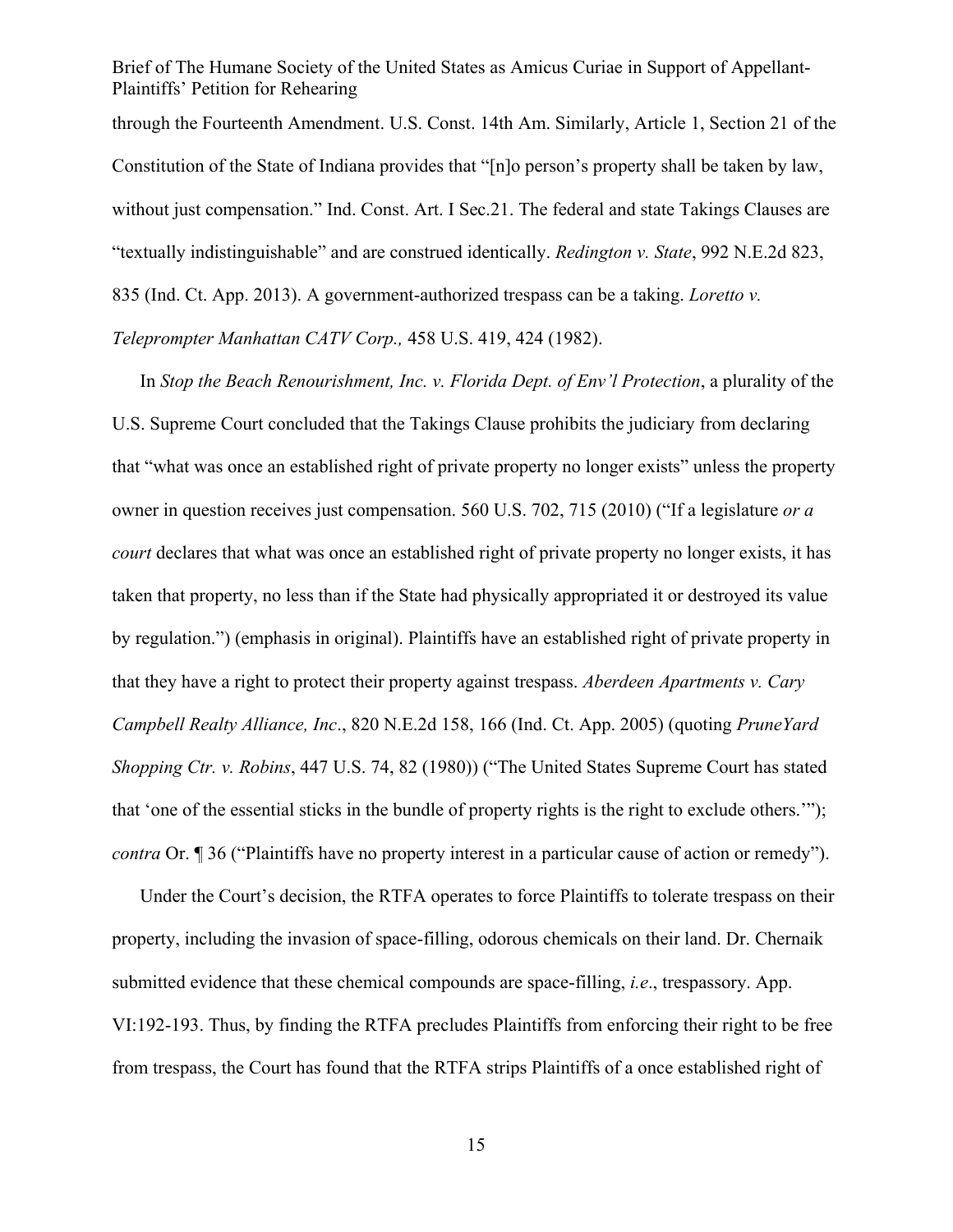private property. *Stop the Beach Renourishment, Inc.,* 560 U.S. at 715; *Loretto*, 458 U.S. at 435

("The power to exclude has traditionally been considered one of the most treasured strands in an

owner's bundle of property rights."). As such, either the legislature, through the RTFA, or the

Court by its interpretation of the RTFA, has taken Plaintiffs' property without just compensation

in violation of federal and state Takings Clauses.

## **IV. CONCLUSION**

For the forgoing reasons, the HSUS urges this Court to grant Appellants' Petition for Rehearing.

Respectfully submitted,

Dated: May 22, 2019 */s/ Nicholas C. Huang*

Nicholas C. Huang (#26061-49) Harrison Moberly, LLP 10 West Market Street, Suite 700 Indianapolis, Indiana 46204 Phone: 317.639.4511 Fax: 317.267.0284 nhuang@harrisonmoberly.com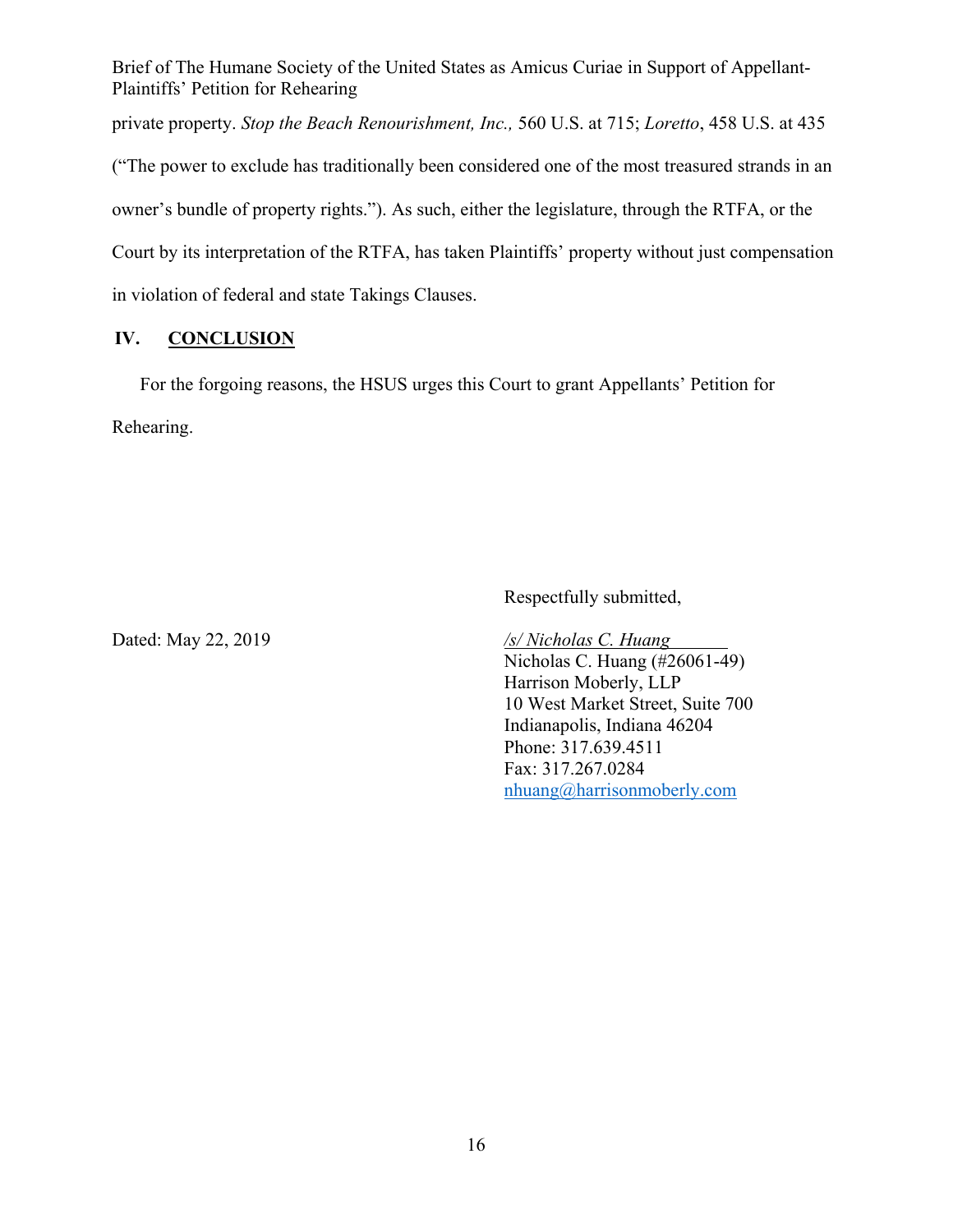## **WORD COUNT CERTIFICATE**

Pursuant to Appellate Rule 44(F), I verify that this Brief of The Humane Society of the United States as Amicus Curiae in Support of Appellant-Plaintiffs' Petition for Rehearing contains no more than 4,200 words, excluding items listed in Appellate Rule 44(C).

> */s/ Nicholas C. Huang*  Nicholas C. Huang